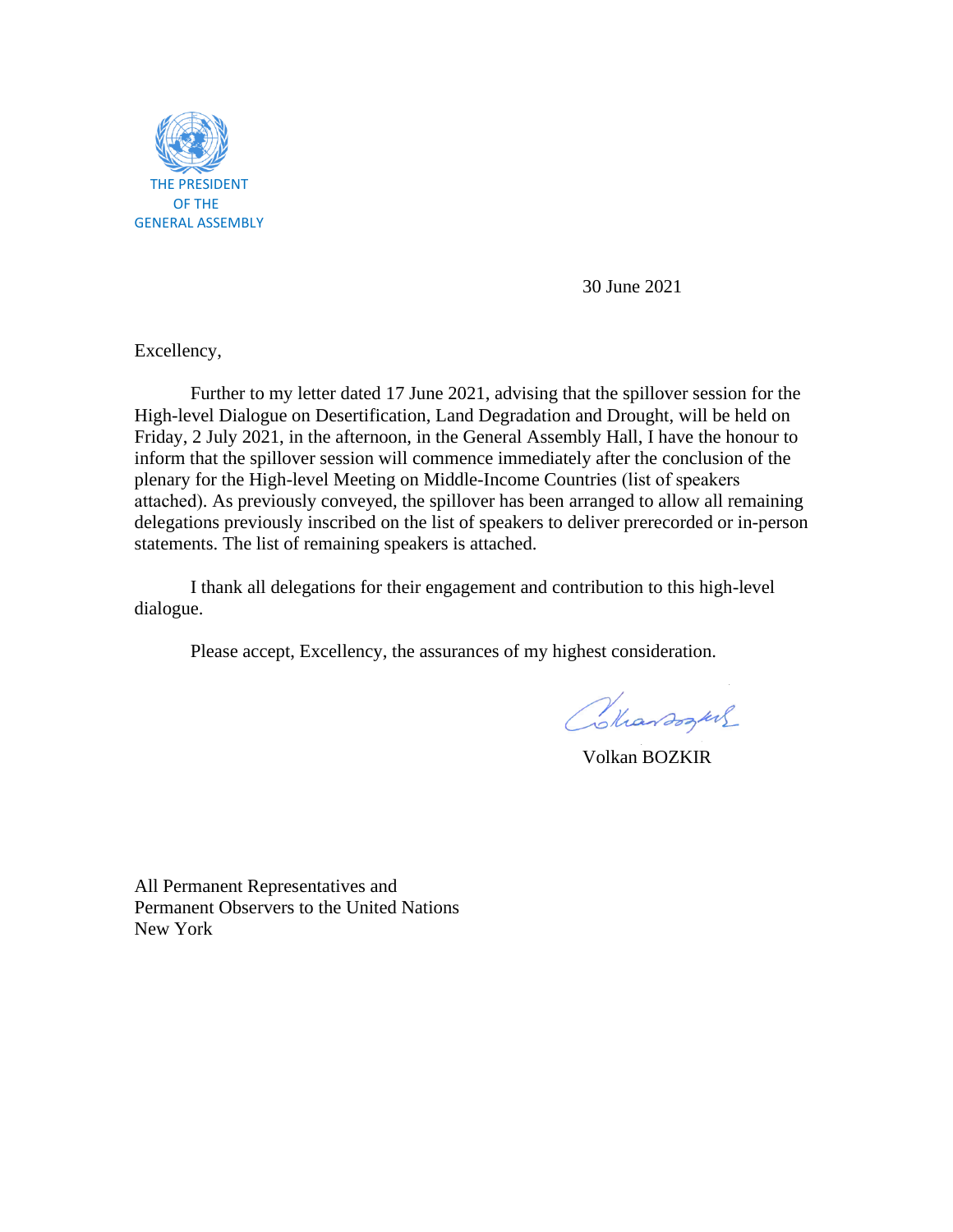#### **GENERAL ASSEMBLY - SEVENTY-FIFTH SESSION**

## **High-level dialogue on desertification, land degradation and drought (resolution 75/218)**

#### **LIST OF SPEAKERS**

**Plenary segment (***continued* **)**

**General Assembly Hall Friday, 2 July 2021, 3:00 PM**

- **1. DOMINICAN REPUBLIC (VM) 16. FIJI**
- 
- **3. SAUDI ARABIA (VM)** Small Island States)
- **4. REPUBLIC OF KOREA (VM) 17. GAMBIA**
- 
- **6. MEXICO (VM) 18. MONGOLIA**
- **7. AZERBAIJAN (VM) 19. INDONESIA**
- **8. ARGENTINA (VM) 20. UZBEKISTAN**
- **9. PERU (VM) 21. GHANA**
- **10. PAKISTAN (VM) 22. ETHIOPIA**
- **11. SWITZERLAND (HL) 23. SOUTH AFRICA**
- **12. CHINA (HL)**
- **13. MOROCCO (HL)**
- **14. AFGHANISTAN (HL)**
- **15. ALGERIA (HL)**
- **2. NETHERLANDS (VM)** (on behalf of the Alliance of
- **5. ITALY (VM)** (on behalf of the African Group)
	-
	-
	-
	-
	-
	-